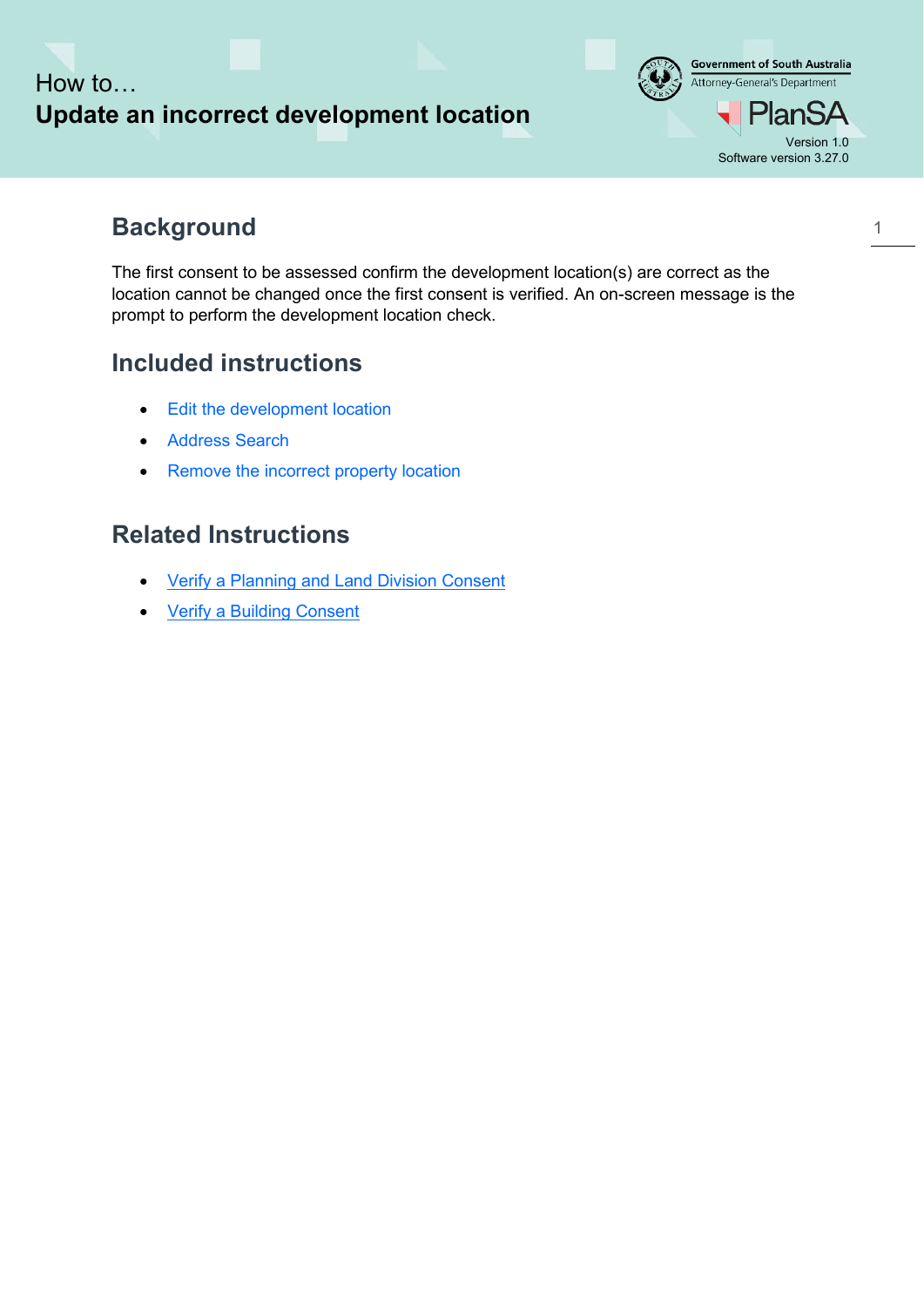



### **Edit the development location**

1. Click on **Summary** tab to exit the verification.

| Summary<br><b>Documents</b><br>Fees | <b>Related Actions</b><br>Clocks<br>Decision<br>Appeals                                                                                            |                       |
|-------------------------------------|----------------------------------------------------------------------------------------------------------------------------------------------------|-----------------------|
| <b>Consent Verification</b>         |                                                                                                                                                    |                       |
|                                     |                                                                                                                                                    | Help for this section |
| А                                   | IMPORTANT - Have you checked the Development Location(s) on the Application? This information cannot be edited after the first Consent is verified |                       |
|                                     |                                                                                                                                                    |                       |

2. Within the **Summary** page select the **Development Application** link.

| Planning Consent for Development Application: 21002969                                                                                                                                           |                                               |                                                      |                                |  |  |  |
|--------------------------------------------------------------------------------------------------------------------------------------------------------------------------------------------------|-----------------------------------------------|------------------------------------------------------|--------------------------------|--|--|--|
| Clocks<br>Summary<br><b>Documents</b><br>Fees                                                                                                                                                    | <b>Related Actions</b><br>Decision<br>Appeals |                                                      |                                |  |  |  |
| ,,,,,,,,,,<br><b>Development application 21002969</b><br><b>Consent status: In Verification</b>                                                                                                  |                                               |                                                      | <b>Q</b> Help for this section |  |  |  |
| <b>Development location(s)</b>                                                                                                                                                                   |                                               | <b>Zoning information</b>                            |                                |  |  |  |
| 118-120 KING WILLIAM ST ADELAIDE SA 5000                                                                                                                                                         |                                               | <b>Zones</b>                                         |                                |  |  |  |
| Title ref CT 5228/139 Plan parcel F125962 AL1 Council Adelaide City Council                                                                                                                      |                                               | • Capital City                                       |                                |  |  |  |
| <b>Overlays</b><br><b>Nature of development</b><br>• Airport Building Heights (Regulated)                                                                                                        |                                               |                                                      |                                |  |  |  |
| • Affordable Housing<br>New housing - Dwelling alteration or addition - Shed - Planning & Building Consent Created By Regression<br>• Building Near Airfields<br><b>Test Auto</b><br>Design<br>٠ |                                               |                                                      |                                |  |  |  |
| <b>Proposed use</b>                                                                                                                                                                              | Residential Multi Dwelling                    | · Hazards (Flooding - Evidence Required)             |                                |  |  |  |
| Development cost (excluding fit-out)                                                                                                                                                             | \$300,000                                     | . Noise and Air Emissions<br>· Prescribed Wells Area |                                |  |  |  |

3. Click **Edit** against the Development location(s).

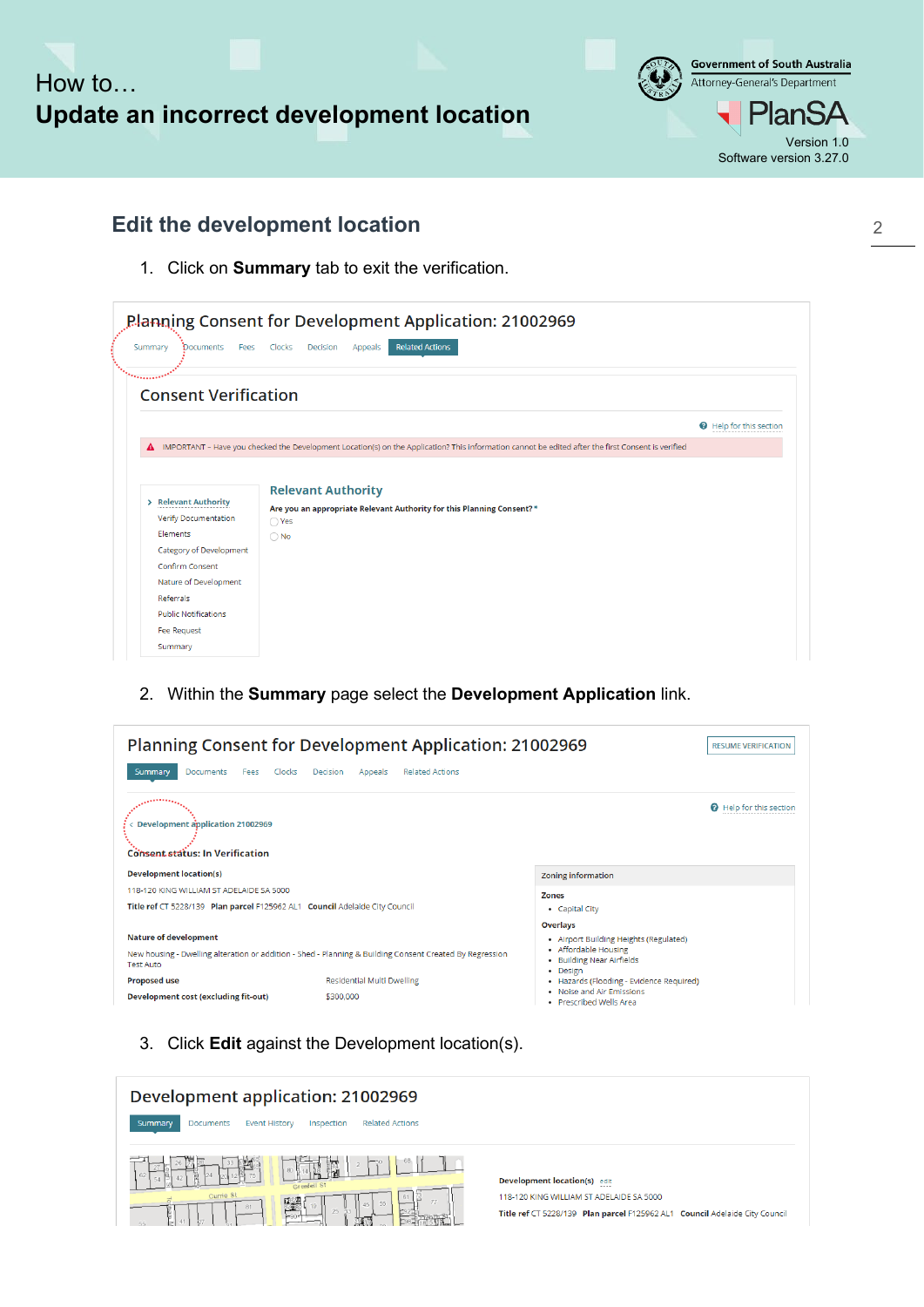

**Government of South Australia** Attorney-General's Department Version 1.0 Software version 3.27.0

4. Select the applicable **Search Type** to locate the correct address.

| <b>Edit Locations</b>                                                                                                                                                                                                                                                                     |                  |                    |                       |             |  |  |  |  |
|-------------------------------------------------------------------------------------------------------------------------------------------------------------------------------------------------------------------------------------------------------------------------------------------|------------------|--------------------|-----------------------|-------------|--|--|--|--|
| Selected location                                                                                                                                                                                                                                                                         | <b>Title Ref</b> | <b>Plan Parcel</b> | Council               |             |  |  |  |  |
| 118-120 KING WILLIAM ST ADELAIDE SA 5000                                                                                                                                                                                                                                                  | CT 5228/139      | F125962 AL1        | ADELAIDE CITY COUNCIL | $\mathbf x$ |  |  |  |  |
| <b>Add another location</b><br>If your proposed development requires an additional location, please select it via the search functions below. If you are unable to locate the development via the address search it may be found via a title reference or usi<br>the map search function. |                  |                    |                       |             |  |  |  |  |
| <b>Search Type</b>                                                                                                                                                                                                                                                                        |                  |                    |                       |             |  |  |  |  |
| <b>ADDRESS SEARCH</b><br><b>TITLE OR PLAN SEARCH</b><br><b>MAP SEARCH</b><br><b>LOCATION IDENTIFICATION RECORD</b>                                                                                                                                                                        |                  |                    |                       |             |  |  |  |  |
| Choose a type of search or enter location identification record.                                                                                                                                                                                                                          |                  |                    |                       |             |  |  |  |  |

### **Address Search**

5. Start typing the address and select from list of matching results.

| <b>Search Type</b>           |                                                                  |                   |                                       |  |
|------------------------------|------------------------------------------------------------------|-------------------|---------------------------------------|--|
| <b>ADDRESS SEARCH</b>        | <b>TITLE OR PLAN SEARCH</b>                                      | <b>MAP SEARCH</b> | <b>LOCATION IDENTIFICATION RECORD</b> |  |
|                              | Choose a type of search or enter location identification record. |                   |                                       |  |
| <b>Address Search</b>        |                                                                  |                   |                                       |  |
| King william Street adelaide |                                                                  |                   |                                       |  |
|                              | 141-159 KING WILLIAM STREET, ADELAIDE                            |                   |                                       |  |
|                              | 107 KING WILLIAM STREET, ADELAIDE                                |                   |                                       |  |
|                              | 121 KING WILLIAM STREET, ADELAIDE                                |                   |                                       |  |
|                              | 121 KING WILLIAM STREET, ADELAIDE                                |                   |                                       |  |
|                              |                                                                  |                   |                                       |  |

### **Title or Plan Search**

- 6. Click on Title or Plan Search type.
- 7. Complete the applicable Title Search or Plan Search fields. In this example will perform a title search for CT 6185 / 97.
	- **Prefix Type** choose 'CT Certificate of Title' from field drop-down
	- **Volume** enter number, e.g. 6185
	- **Folio** enter number, e.g. 97
- 8. Click on **Search**.

| <b>ADDRESS SEARCH</b>                                            | <b>TITLE OR PLAN SEARCH</b> | <b>MAP SEARCH</b> | <b>LOCATION IDENTIFICATION RECORD</b> |                      |                  |                    |                     |               |
|------------------------------------------------------------------|-----------------------------|-------------------|---------------------------------------|----------------------|------------------|--------------------|---------------------|---------------|
| Choose a type of search or enter location identification record. |                             |                   |                                       |                      |                  |                    |                     |               |
| <b>Title or Plan Search</b>                                      |                             |                   |                                       |                      |                  |                    |                     |               |
| <b>Prefix Type</b>                                               | CT - Certificate Of Title   |                   |                                       |                      | <b>Plan Type</b> | --- Select One --- |                     |               |
| Volume 6185                                                      |                             |                   |                                       | <b>Plan Number</b>   |                  |                    |                     |               |
| Folio 97                                                         |                             |                   |                                       | <b>Parcel Type</b>   |                  | --- Select One --- |                     |               |
|                                                                  |                             |                   |                                       | <b>Parcel Number</b> |                  |                    |                     |               |
|                                                                  |                             |                   |                                       |                      |                  |                    | <b>CLEAR SEARCH</b> | <b>SEARCH</b> |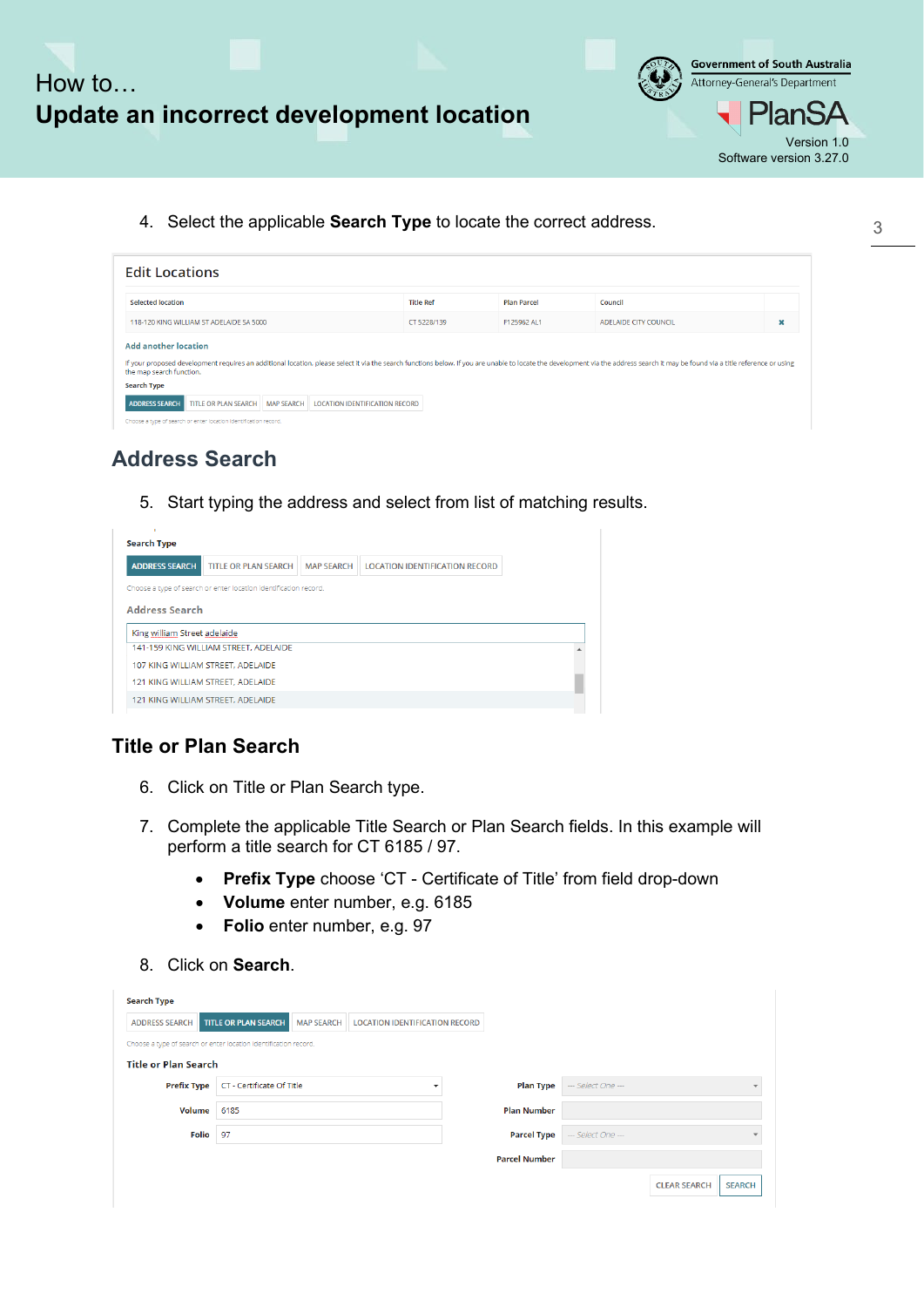



#### **Map Search**

There are a number of options to find the location using the map.

1. Type suburb, address or council area for example within **the Search for address or suburb** field to make a selection from a list of results.

Example, search by council area then make selection from the list of matches.





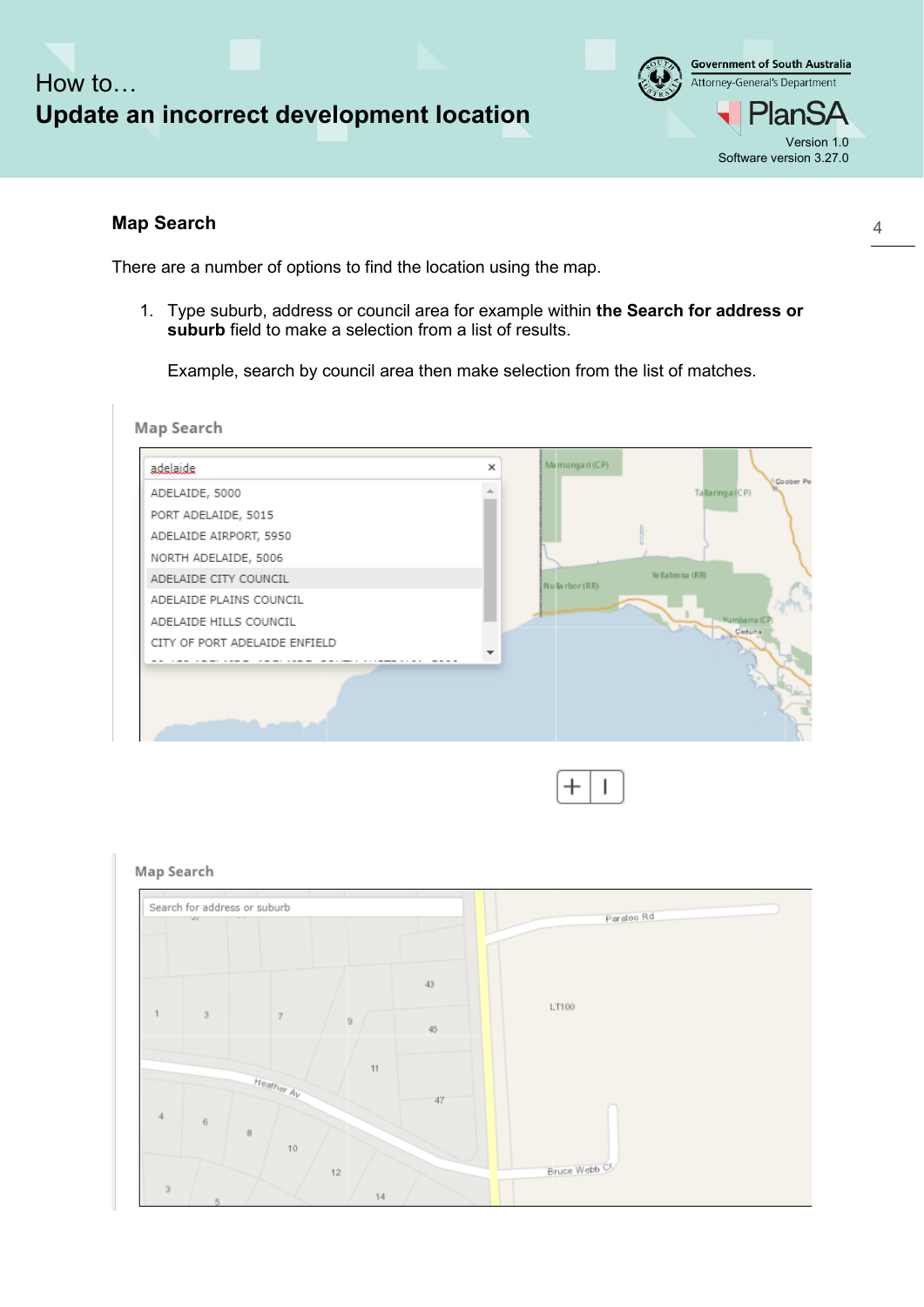

- 3. Left click mouse on the property location to 'drop a pin' and show the property data.
- 4. Click on the **Location** checkbox/s to select.
- 5. The **map viewer** shows the selected lot/s.

CANCEL

| <b>Search Type</b>           |                                                                                        |                                       |                                 |                                                                                                                                                                                                                                                                                                                                                                                                 |
|------------------------------|----------------------------------------------------------------------------------------|---------------------------------------|---------------------------------|-------------------------------------------------------------------------------------------------------------------------------------------------------------------------------------------------------------------------------------------------------------------------------------------------------------------------------------------------------------------------------------------------|
| <b>ADDRESS SEARCH</b>        | TITLE OR PLAN SEARCH<br><b>MAP SEARCH</b>                                              | <b>LOCATION IDENTIFICATION RECORD</b> |                                 |                                                                                                                                                                                                                                                                                                                                                                                                 |
|                              | Choose a type of search or enter location identification record.                       |                                       |                                 |                                                                                                                                                                                                                                                                                                                                                                                                 |
| <b>Map Search</b>            |                                                                                        |                                       |                                 |                                                                                                                                                                                                                                                                                                                                                                                                 |
| Search for address or suburb |                                                                                        |                                       | Paratoo Rd                      |                                                                                                                                                                                                                                                                                                                                                                                                 |
|                              | 43<br>45<br>11                                                                         | O <sup>T100</sup>                     |                                 |                                                                                                                                                                                                                                                                                                                                                                                                 |
|                              | Heather Av<br>47<br>10<br>12<br>14                                                     | Bruce Webb Ct                         |                                 |                                                                                                                                                                                                                                                                                                                                                                                                 |
| <b>Property Data</b>         |                                                                                        |                                       |                                 |                                                                                                                                                                                                                                                                                                                                                                                                 |
| <b>Location Reference</b>    | Following addresses match your search criteria. Please select one to see more details. |                                       | <b>Title Ref</b>                | <b>Plan Parcel</b>                                                                                                                                                                                                                                                                                                                                                                              |
| $\overline{\mathbf{v}}$      | LOT:100 WAITE RD URRBRAE SA 5064                                                       |                                       | CT 5329/30                      | F151009 AL54                                                                                                                                                                                                                                                                                                                                                                                    |
|                              | LOT 100 WAITE RD URRBRAE SA 5064                                                       |                                       | CT 6151/940                     | D15506 AL100                                                                                                                                                                                                                                                                                                                                                                                    |
| Springfield                  |                                                                                        |                                       | <b>Zones</b><br><b>Overlays</b> | • Community Facilities<br>· Hills Face<br>• Airport Building Heights (Regulated)<br>• Environment and Food Production Are<br>• Hazards (Bushfire - High Risk)<br>• Hazards (Bushfire - Urban Interface)<br>• Heritage Adjacency<br>· Hazards (Flooding - Evidence Required<br>• Local Heritage Place<br><b>Native Vegetation</b><br>• Prescribed Wells Area<br>• Regulated and Significant Tree |
|                              | Add selected property location(s)                                                      |                                       |                                 |                                                                                                                                                                                                                                                                                                                                                                                                 |
|                              | 9. Click Add Selected.                                                                 |                                       |                                 |                                                                                                                                                                                                                                                                                                                                                                                                 |
|                              |                                                                                        |                                       |                                 | • Minimum Building Height (Metres) (Minimum building height is 28m)                                                                                                                                                                                                                                                                                                                             |